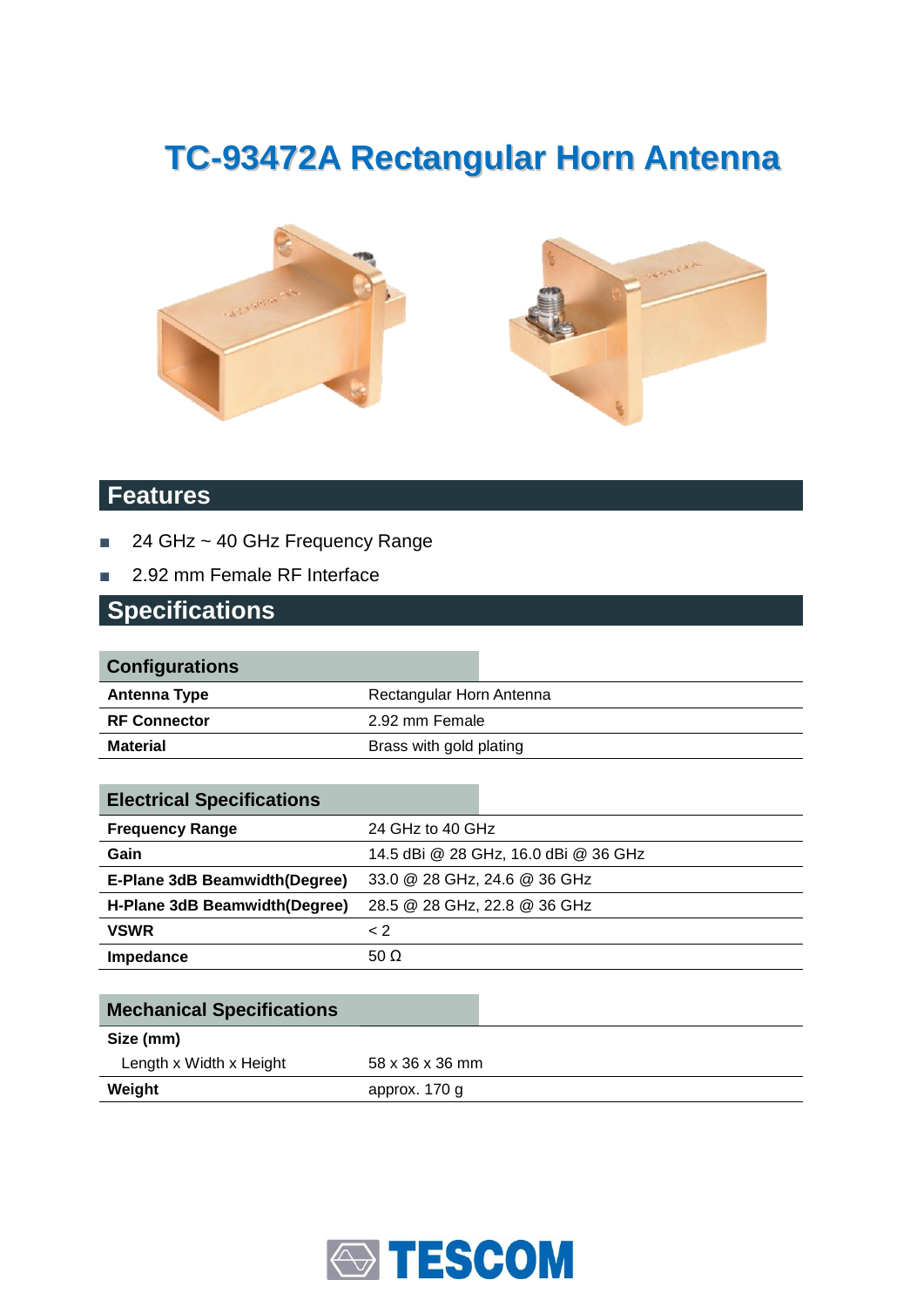

# **Typical Performance Data**



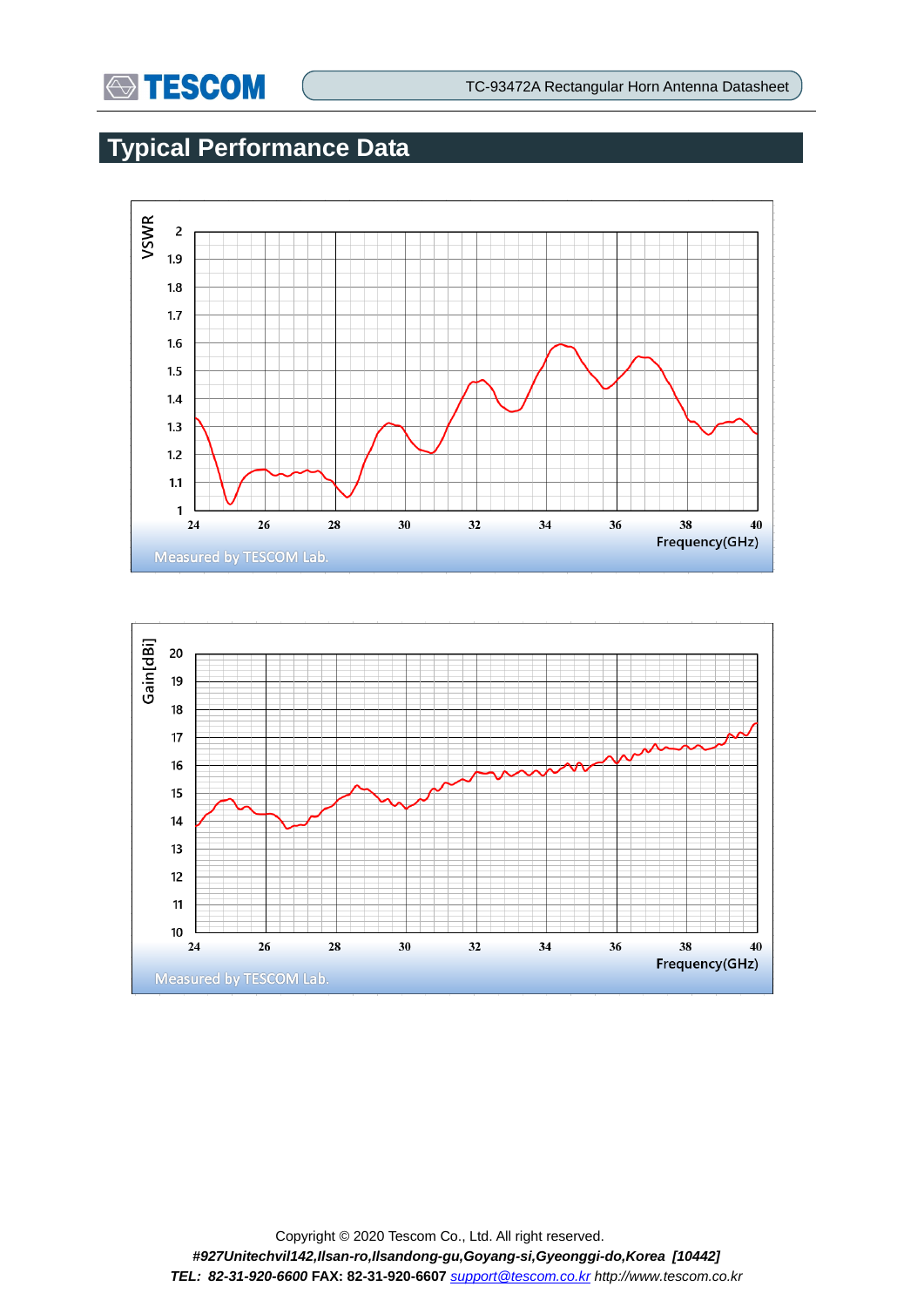

#### ■ Radiation pattern(Measured data)



## **<TC-93472A @ 24 GHz>**



# **<TC-93472A @ 28 GHz>**

Copyright © 2020 Tescom Co., Ltd. All right reserved. *#927Unitechvil142,Ilsan-ro,Ilsandong-gu,Goyang-si,Gyeonggi-do,Korea [10442] TEL: 82-31-920-6600* **FAX: 82-31-920-6607** *[support@tescom.co.kr](mailto:support@tescom.co.kr) http://www.tescom.co.kr*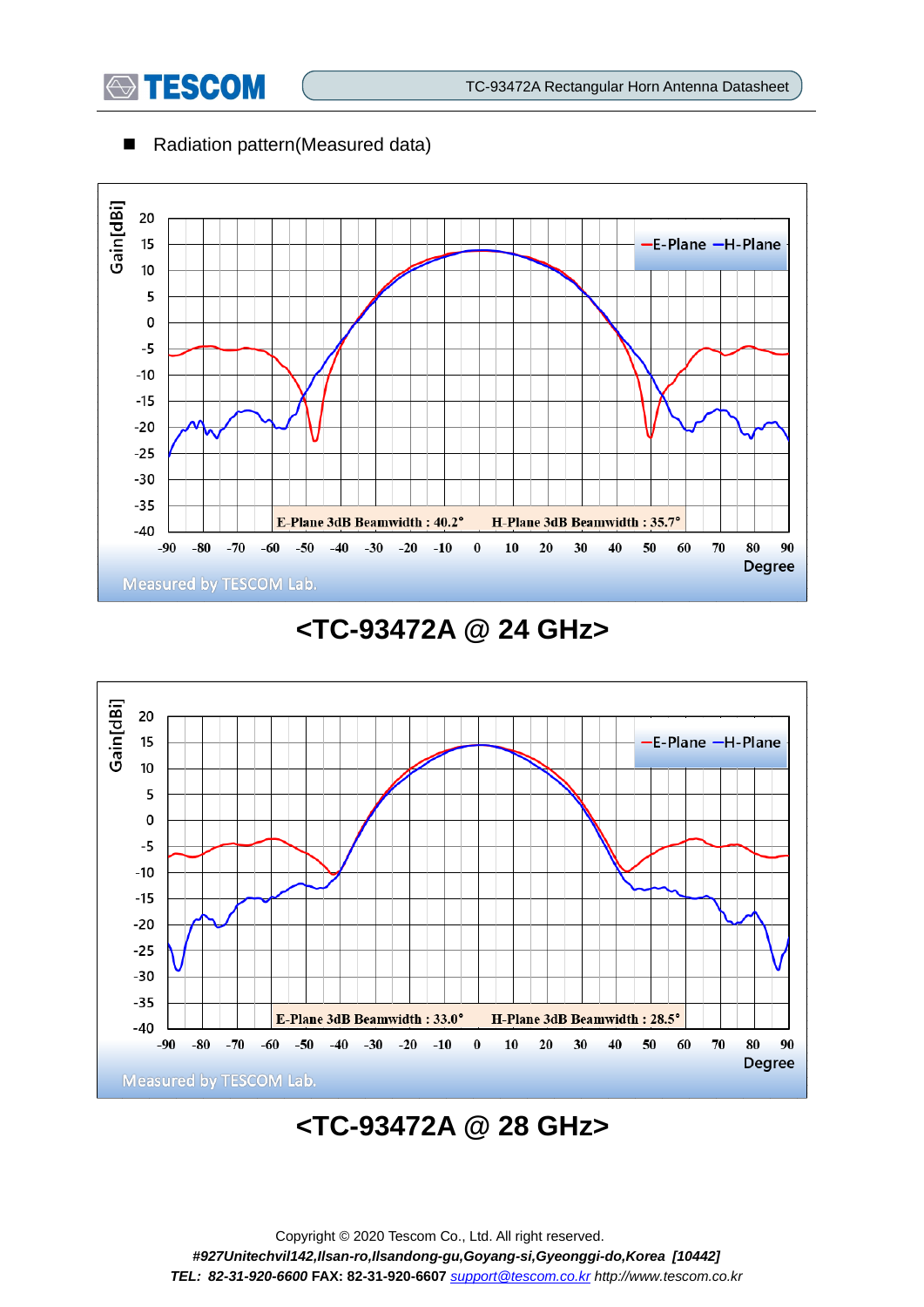



### **<TC-93472A @ 32 GHz>**



# **<TC-93472A @ 36 GHz>**

Copyright © 2020 Tescom Co., Ltd. All right reserved. *#927Unitechvil142,Ilsan-ro,Ilsandong-gu,Goyang-si,Gyeonggi-do,Korea [10442] TEL: 82-31-920-6600* **FAX: 82-31-920-6607** *[support@tescom.co.kr](mailto:support@tescom.co.kr) http://www.tescom.co.kr*